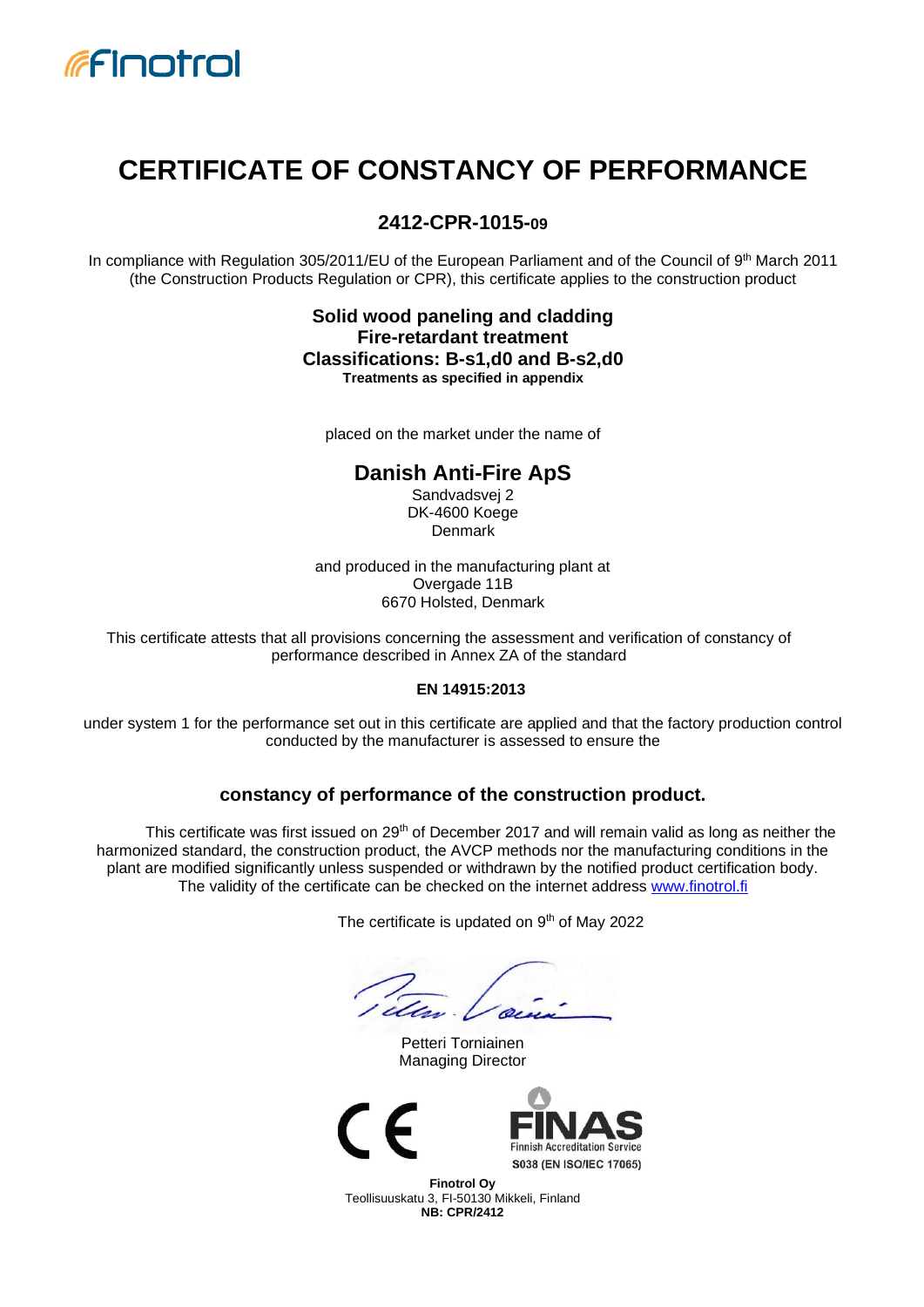

#### **Danish Anti-Fire ApS**

Sandvadsvej 2 DK-4600 Koege Denmark

# **All products treated with fire retardant Burnblock using impregnation method.**

#### **Accoya (Pinus radiata), Option 1**

- Product: Accoya solid wood panel. End use as surface lining.
- Thickness: Nominal thickness  $\geq 19$  mm
- Density: Nominal density range 500 550 kg/m<sup>3</sup>
- Intake: Nominal dry amount of fire retardant 78 kg/m<sup>3</sup>
- Substrate: Any substrates of classes A1 and A2-s1,d0 of at least 9 mm thickness and with a density equal to or greater than 652 kg/m<sup>3</sup>
- Fixation: Fixed mechanically against the substrate
- With no air gap
- **Reaction to fire classification: B-s1,d0**

#### **Accoya (Pinus radiata), Option 2**

- Product: Accoya modified Pinus radiata solid wood panel. End use as a cladding or as a support for cladding elements.
- Thickness: Nominal thickness 19 mm
- Density: Nominal density 568 kg/m<sup>3</sup>
- Intake: Nominal dry amount of fire retardant 76,2 kg/m<sup>3</sup>
- Substrate: Any substrates of classes A1 and A2-s1,d0 of at least 12 mm thickness and with a density equal to or greater than 525 kg/m<sup>3</sup>
- Fixation: Fixed mechanically to the substrate
- With a ventilated or non-ventilated air gap between product and substrate or with no air gap
- Mounting: Profiles horizontally, horizontal and vertical joints
- **Reaction to fire classification for nominal thickness 19 mm: B-s1,d0**
- **For nominal thicknesses thicker than 19 mm reaction to fire class is: B-s2,d0**

#### **Oak**

- Product: Oak solid wood panel. End use as surface lining.
- Thickness: Nominal thickness ≥ 20 mm
- Density: Nominal density range 500 750 kg/m<sup>3</sup>
- Intake: Nominal dry amount of fire retardant 16 kg/m<sup>3</sup>
- Substrate: Any substrates of classes A1 and A2-s1,d0 of at least 9 mm thickness and with a density equal to or greater than  $\geq$  652 kg/m<sup>3</sup>
- Fixation: Fixed mechanically against the substrate
- With no air gap
- Mounting: Horizontal and vertical joints
- **Reaction to fire classification: B-s1,d0**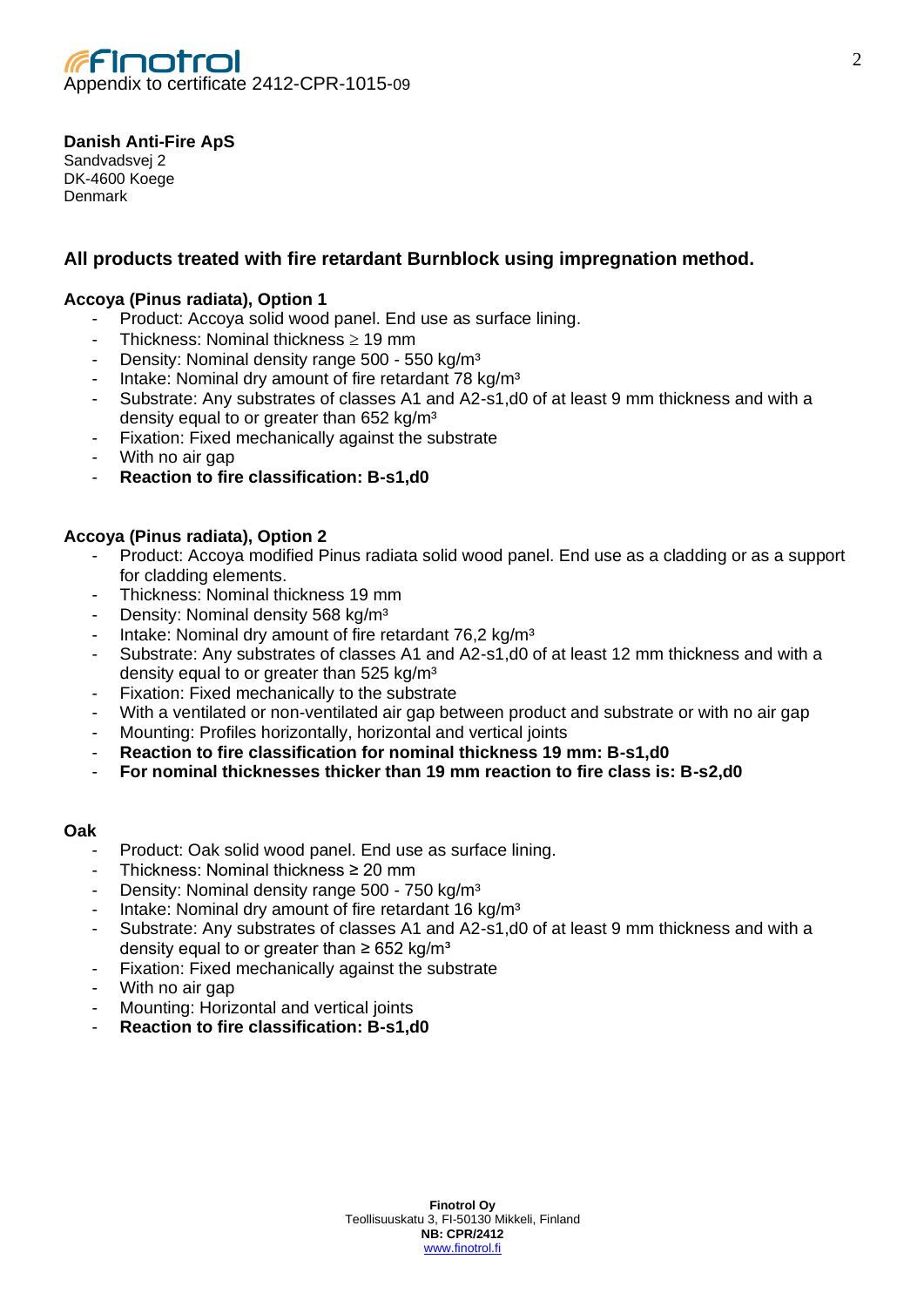# Finotrol Appendix to certificate 2412-CPR-1015-09

## **Larch (Larix sibirica), Option 1**

- Product: Larch solid wood panel. End use as cladding or as support for cladding elements.
- Thickness: Nominal thickness  $\geq 21.5$  mm
- Density: Nominal density range 650 750 kg/m<sup>3</sup>
- Intake: Average dry amount of fire retardant 36,5 kg/m<sup>3</sup>
- Substrate: Any substrates of classes A1 and A2-s1,d0 of at least 9 mm thickness and with a density equal to or greater than 653 kg/m<sup>3</sup>
- Fixation: Fixed mechanically to the substrate
- With no air gap
- Mounting: Horizontally, horizontal and vertical joints,
- **Reaction to fire classification: B-s1,d0**

#### **Larch (Larix sibrica), Option 2**

- Product: Larch solid wood panel. End use as a cladding or as a support for cladding elements.
- Thickness: Nominal thickness 15 mm
- Density: Nominal density range 650 750 kg/m<sup>3</sup>
- Intake: Nominal dry amount of fire retardant 38 kg/m<sup>3</sup>
- Substrate: Any substrates of classes A1 and A2-s1,d0 of at least 12 mm thickness and with a density equal to or greater than 525 kg/m<sup>3</sup>
- Fixation: Fixed mechanically to the substrate
- With a ventilated or non-ventilated air gap between product and substrate or with no air gap
- Mounting: Profiles horizontally, horizontal and vertical joints
- **Reaction to fire classification for nominal thickness 15 mm: B-s1,d0**
- **For nominal thicknesses thicker than 15 mm reaction to fire class is: B-s2,d0**

#### **Spruce (Picea abies), Option 1**

- Product: Spruce solid wood panel. End use as cladding or as support for cladding elements.
- Thickness: Nominal thickness  $\geq 21$  mm
- Density: Nominal density: 450 kg/m<sup>3</sup>
- Intake: Nominal dry amount of fire retardant 35 39 kg/m<sup>3</sup>
- Substrate: Any substrates of classes A1 and A2-s1,d0 of at least 9 mm thickness and with a density equal to or greater than 652 kg/m<sup>3</sup>
- Fixation: Fixed mechanically to the substrate
- With no air gap
- **Reaction to fire classification: B-s1,d0**

## **Spruce (Picea abies), Option 2**

- Product: Spruce solid wood panel. End use as cladding or as support for cladding elements.
- Thickness: Nominal thickness 15 mm
- Density: Nominal density range 355 536 kg/m<sup>3</sup>
- Intake: Nominal dry amount of fire retardant 38 kg/m<sup>3</sup>
- Substrate: Any substrates of classes A1 and A2-s1,d0 of at least 12 mm thickness and with a density equal to or greater than 525 kg/m<sup>3</sup>
- Fixation: Fixed mechanically to the substrate
- With a ventilated or non-ventilated air gap between product and substrate or with no air gap
- Mounting: Profiles horizontally, horizontal butt joints, vertical tongue and groove joints
- **Reaction to fire classification for nominal thickness 15 mm: B-s1,d0**
- **For nominal thicknesses thicker than 15 mm reaction to fire class is: B-s2,d0**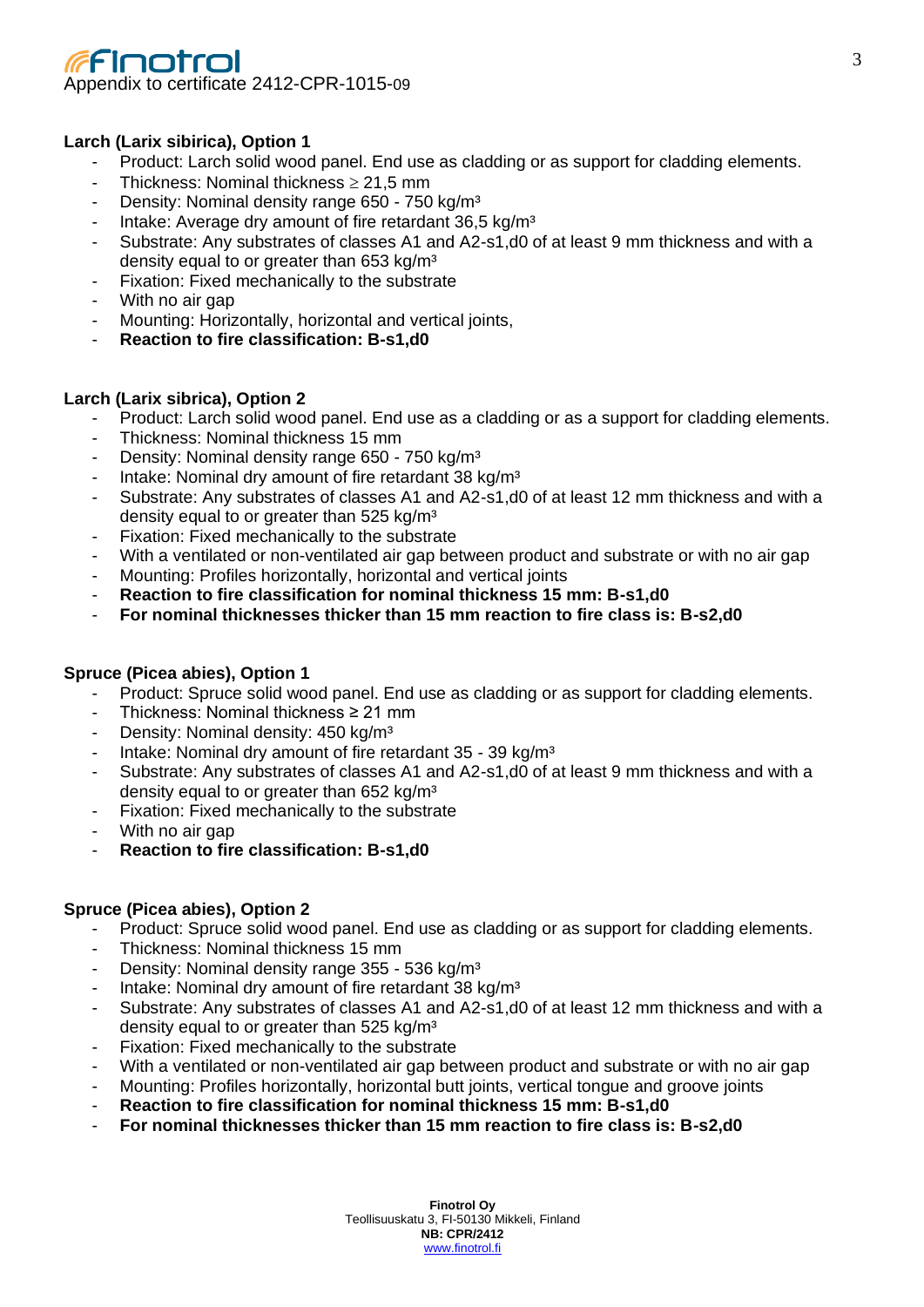# Finotrol Appendix to certificate 2412-CPR-1015-09

## **Pine (Pinus sylvestris), Option 1**

- Product: Pine solid wood panel, End use as a cladding or as a support for cladding elements.
- Thickness: Nominal thickness ≥ 21 mm
- Density: Nominal density 500 kg/m<sup>3</sup>
- Intake: Nominal dry amount of fire retardant 38 kg/m<sup>3</sup>
- Substrate: Any substrates of classes A1 and A2-s1,d0 of at least 9 mm thickness and with a density equal to or greater than  $\geq$  652 kg/m<sup>3</sup>
- Fixation: Fixed mechanically to the substrate
- With no air gap
- Mounting: Horizontal and vertical joints
- **Reaction to fire classification: B-s1,d0**

#### **Pine (Pinus sylvestris), Option 2**

- Product: Pine solid wood panel. End use as a cladding or as a support for cladding elements.
- Thickness: Nominal thickness 15 mm
- Density: Average density 430 kg/m<sup>3</sup>
- Intake: Nominal dry amount of fire retardant 40 kg/m<sup>3</sup>
- Substrate: Any substrates of classes A1 and A2-s1,d0 of at least 12 mm thickness and with a density equal to or greater than 525 kg/m<sup>3</sup>
- Fixation: Fixed mechanically to the substrate
- With a ventilated or non-ventilated air gap between product and substrate or with no air gap
- Mounting: Vertically, horizontal and vertical joints
- **Reaction to fire classification for nominal thickness 15 mm: B-s1,d0**
- **For nominal thicknesses thicker than 15 mm reaction to fire class is: B-s2,d0**

#### **Western red cedar, Option 1**

- Product: Cedar solid wood panel. End use as cladding or as support for cladding elements.
- Thickness: Nominal thickness ≥12,5 mm (minimum profile 12,5 mm)
- Density: Nominal density range 350 450 kg/m<sup>3</sup>
- Intake: Average dry amount of fire retardant 38 kg/m<sup>3</sup>
- Substrate: Any substrates of classes A1 and A2-s1,d0 of at least 9 mm thickness and with a density equal to or greater than 653 kg/m<sup>3</sup>
- Fixation: Fixed mechanically to the substrate
- With no air gap
- Mounting: Horizontal and vertical joints
- With the product mounted horizontally
- **Reaction to fire classification: B-s2,d0**

#### **Western Red Cedar, Option 2**

- Product: Western Red Cedar solid wood panel. End use as solid wood paneling and cladding
- Thickness: Nominal thickness 15 mm
- Density: Nominal density range 316 494 kg/m<sup>3</sup>
- Intake: Nominal dry amount of fire retardant 38 kg/m<sup>3</sup>
- Substrate: Any substrates of classes A1 and A2-s1,d0 of at least 12 mm thickness and with a density equal to or greater than 525 kg/m<sup>3</sup>
- Fixation: Fixed mechanically to the substrate
- With a ventilated or non-ventilated air gap between product and substrate or with no air gap
- Mounting: Horizontally, horizontal and vertical joints
- **Reaction to fire classification for nominal thickness 15 mm: B-s1,d0**
- **For nominal thicknesses thicker than 15 mm reaction to fire class is: B-s2,d0**

**Finotrol Oy** Teollisuuskatu 3, FI-50130 Mikkeli, Finland **NB: CPR/2412** [www.finotrol.fi](http://www.finotrol.fi/)